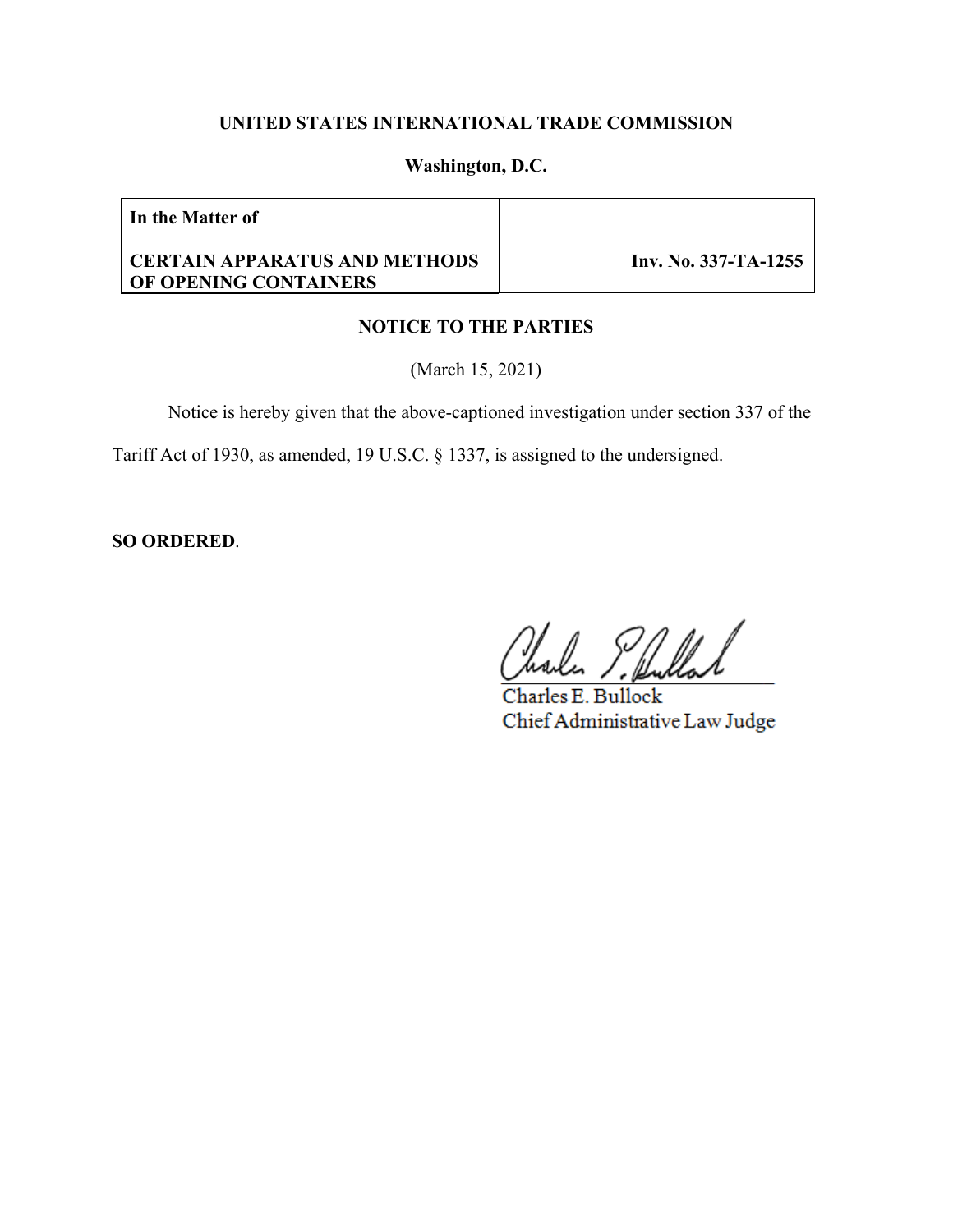#### **CERTAIN APPARATUS AND METHODS OF OPENING CONTAINERS**

# **PUBLIC CERTIFICATE OF SERVICE**

I, Lisa R. Barton, hereby certify that the attached **ASSIGNMENT OF ALJ** has been served via EDIS upon the Commission Investigative Attorney, **David Lloyd, Esq**., and the following parties as indicated, on **March 15, 2021**.

Lisa R. Barton, Secretary U.S. International Trade Commission 500 E Street, SW, Room 112 Washington, DC 20436

## **On Behalf of Complainant:**

Donald Dinan, Esq. Goetz, Fitzpatrick, LLP One Penn Plaza, Suite 3100 New York, NY 10119 Email: ddinan@goetzfitz.com

### **Respondents:**

Mimtiml Longhe Industrial Concentration Zone Panshui Town, Yangzhou Jiangsu 225800 China

KKS Enterprises Co., Ltd. Room 701 Xigang Xinje 7C, No. 206 Zhenhua Road Sandun Town, Hangzhou 310030 China

Kingskong Enterprises Co., Ltd. 126 Zhaohui Rd. Hangzhou 310050 China

 $\Box$  Via Hand Delivery  $\Box$  Via Express Delivery ☐ Via First Class Mail ☒ Other: Email Notification of Availability for Download

- $\Box$  Via Hand Delivery  $\Box$  Via Express Delivery ☐ Via First Class Mail ☒ Other: Service to Be Completed by Complainant
- $\Box$  Via Hand Delivery  $\Box$  Via Express Delivery ☐ Via First Class Mail ☒ Other: Service to Be Completed by Complainant
- $\Box$  Via Hand Delivery  $\Box$  Via Express Delivery ☐ Via First Class Mail ☒ Other: Service to Be Completed by Complainant